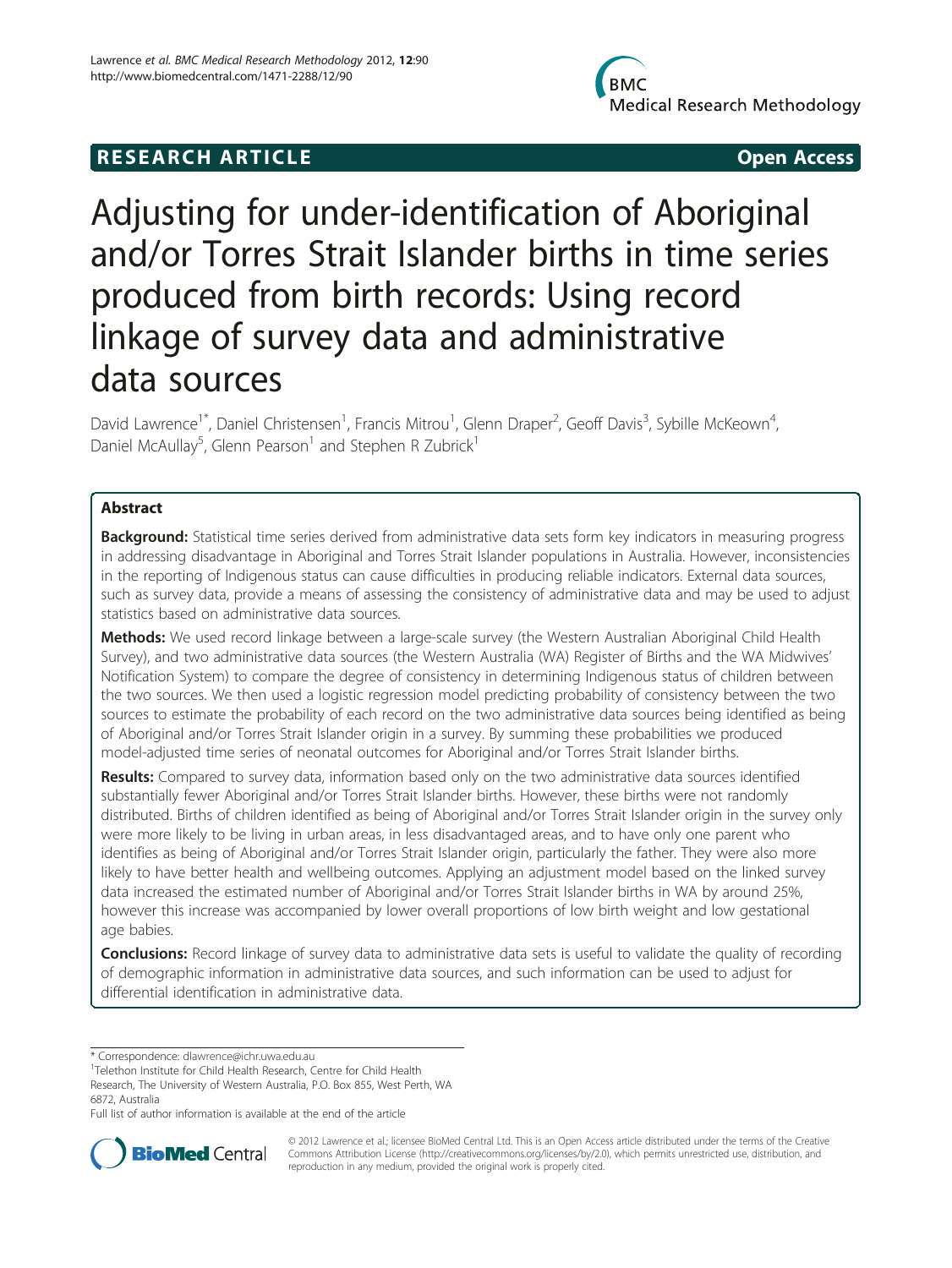#### Background

The use of administrative data sets for measuring key indicators of health and wellbeing in populations has been expanding rapidly in recent years with the computerisation of administrative processes, advances in computer processing power that enable large datasets to be processed quickly, development of appropriate security and confidentiality protocols to liberate administrative data for analytic purposes, and the development of record linkage techniques and protocols that allow multiple administrative data sources to be combined. Administrative data sources have several key advantages over surveys and other specific data collection activities — the data is often routinely collected for entire populations, the additional cost of analysing administrative data is minimal, there is no additional burden placed on respondents, and the data can avoid the selection or participation biases common in direct data collection activities. Administrative data can be particularly useful for measuring outcomes in small population sub-groups where data collection activities would be very expensive given the high costs involved in screening or searching for the sub-population of interest. Such a case is the development of indicators of wellbeing among Aboriginal and Torres Strait Islander populations in Australia. Under the framework of the National Indigenous Reform Agreement ratified in 2008, the Council of Australian Governments (COAG) has established key targets and a reporting framework for measuring progress against these targets for Closing the Gap in Indigenous Disadvantage [\[1](#page-12-0)]. Many of these indicators are sourced from administrative data sets. Because of the high costs involved there are only a small number of other data collections that provide information on Aboriginal and Torres Strait Islander populations, such as the National Aboriginal and Torres Strait Islander Health Surveys [\[2](#page-12-0)] and National Aboriginal and Torres Strait Islander Social Surveys [\[3](#page-12-0)] conducted by the Australian Bureau of Statistics (ABS), and the Western Australian Aboriginal Child Health Survey (WAACHS) conducted by the Telethon Institute for Child Health Research in collaboration with the ABS [[4-7](#page-12-0)].

Although administrative data sets have numerous advantages, there are some limitations that need to be considered when undertaking research and when developing indicator series from administrative data sources. The primary purpose of collecting administrative data is normally to support the administrative purpose of the agency undertaking the collection. This can affect the quality of some data items collected in administrative data sources. For example, demographic data of interest to researchers, but peripheral to the direct needs of the agency providing the service, may not always be rigorously pursued and carefully collected when included in administrative data collections. Agencies that collect administrative data have a legitimate hierarchy of needs for their data, and this can lead to some data items of particular interest to researchers being collected with lower attention to detail than would be the case in a specific research study.

One possible way to validate or possibly improve the quality of demographic data collected within administrative data systems is to compare the administrative data with information collected on the same people in other data collections. For instance, probabilistic record linkage of an administrative data source with other administrative data sources or surveys provides the opportunity to compare the reporting of demographic information in different settings and contexts.

We investigated the use of record linkage of administrative and survey data sources to:

- i) validate the quality of reporting of Aboriginal and/or Torres Strait Islander status collected in two administrative data collections—the WA Register of Births and the WA Midwives' Notification System.
- ii) assess the potential impact of missing and inconsistently ascertained Aboriginal and/or Torres Strait Islander status on indicator series derived from these two administrative collections.
- iii) develop a model-based approach to make aggregate adjustments to indicator series derived from these two administrative collections.

We apply this technique specifically to the case of measures of neonatal status of Aboriginal and/or Torres Strait Islander births derived from the Western Australia (WA) Register of Births and the WA Midwives' Notification System, although this approach could also potentially be used to adjust other variables within administrative data collections. The WA Register of Births is compiled electronically from paper birth registration forms filled in by the parents of each newborn within the days following the birth. The birth registration form requests the Indigenous status of both the mother and father of the child, although father information is optional. Significant amounts of missing data are recorded within the system (well in excess of 10% of birth registrations), as there is no in-person follow-up or verification of demographic information recorded on the forms. This information is supplemented in our analysis by the WA Midwives' Notification System, an electronic database system recording neonatal measures for all births attended by a midwife in WA. This database includes an ethnicity field for the mother, one option of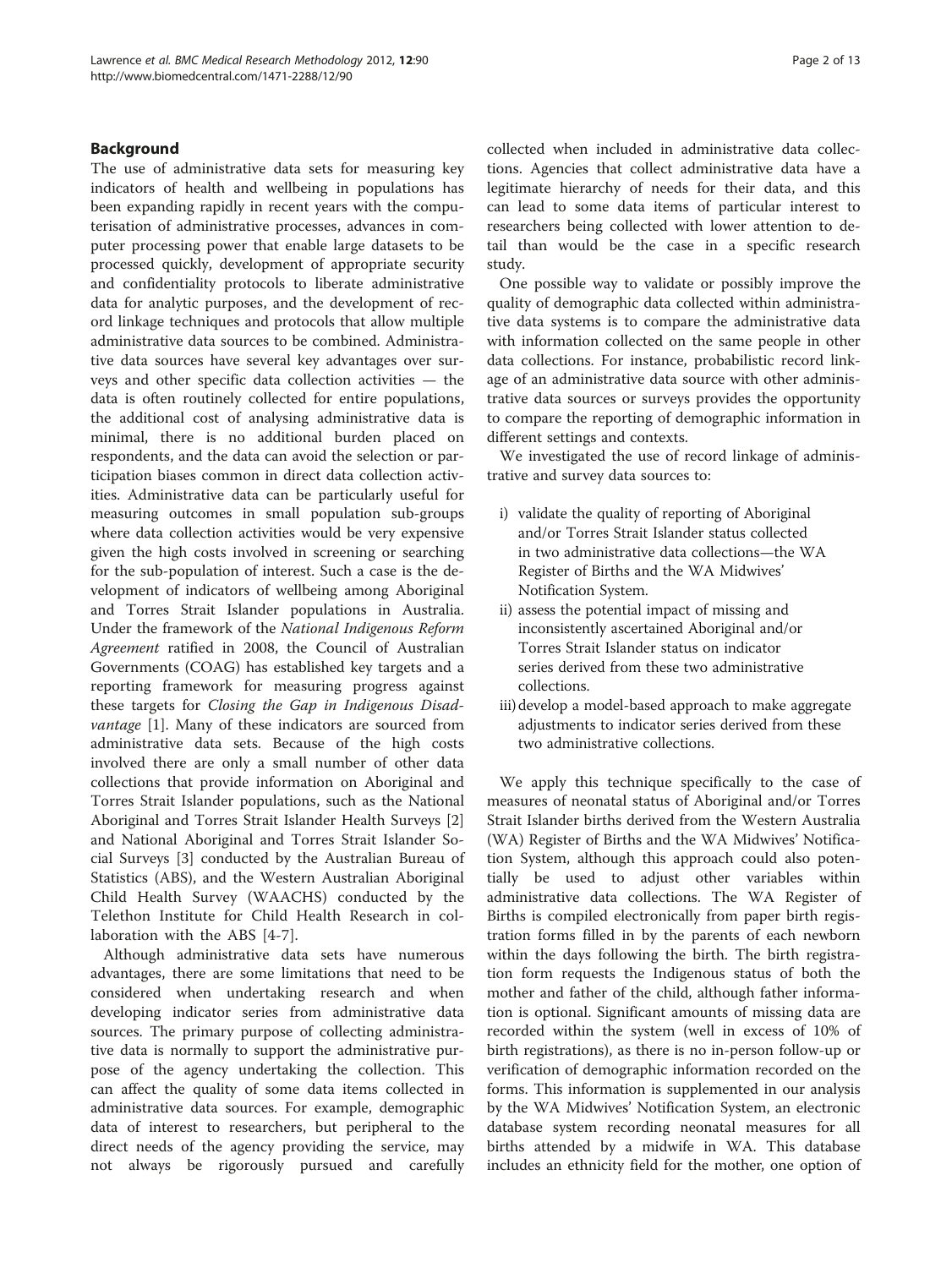which is "Aboriginal or Torres Strait Islander". This information is often collected during a pre-delivery interview with the expectant mother, but it is not known for what proportion of births the ethnicity question is not asked directly. Data from Midwives' collections such as the WA Midwives' Notification System are routinely used as the source of statistics on neonatal indicators for Aboriginal and/or Torres Strait Islander children in WA and elsewhere in Australia [[8,9\]](#page-12-0). Several reports from New South Wales have concluded that improved identification of Aboriginal and/or Torres Strait Islander births can be achieved by combining midwives' data with birth registrations [\[10-12](#page-12-0)].

In Australia a standard question has been developed for ascertaining Indigenous status [\[13\]](#page-12-0):

"Are you of Aboriginal or Torres Strait Islander origin?

(For persons of both Aboriginal and Torres Strait Islander origin, mark both 'Yes' boxes)

□ No

□ Yes, Aboriginal

□ Yes, Torres Strait Islander"

Depending on the administrative process, the standard wording may not be consistently applied in all cases, or missing data may result when the question is not asked. Additionally, we recognise the right of Aboriginal and Torres Strait Islander people to self-identify, and to selfidentify differently under different circumstances; this is another potential source of inconsistency in administrative data. This may reflect the perceived risks and benefits of identifying as being of Aboriginal and/or Torres Strait Islander origin, particularly if there is a belief that such identification may impact on the delivery of the relevant service.

As there are substantial missing data for Indigenous status of parents on the WA Register of Births, and as the WA Midwives' Notification System only collects information about the mother's status, there is significant potential for under-identification of Aboriginal and/or Torres Strait Islander infants. For instance, a child may be identified as being of Aboriginal and/or Torres Strait Islander origin if the father identifies as being of Aboriginal and/or Torres Strait Islander origin when the mother does not. This quite legitimate identification scenario would not be detected from the WA Midwives' Notification System. We have linked these two administrative data sources to survey data from the WA Aboriginal Child Health Survey and the WA Child Health Survey to ascertain consistency of Indigenous identification between administrative and survey data sources.

#### **Methods**

#### Data sources WA Register of Births

The birth registration form used in WA was changed in 1992 to collect information on the Indigenous status of both the mother and father using the standard question for assessing Indigenous status. The Birth Registration Form must be completed and lodged with the Registry within 60 days of birth. The registration form is supplied to the parents by the hospital or midwife who delivered the baby. Information supplied by the parents on the form is not normally verified against any other source.

#### WA Midwives' Notification System

The notification of case attended form has a field headed "Ethnic origin" within the section which records the demographic details of the mother [\[9](#page-12-0)]. There are two tick boxes, labelled "Caucasian" and "Aboriginal or Torres Strait Islander", or a write-in box labelled "Other". The guidelines to midwives describe the purpose of the field but give no specific instruction on how or when to ask for the information [[14\]](#page-12-0). It is not compulsory for the mother to supply the requested information to the attending midwife. It is not known in what proportion of cases the field is populated without direct questioning of the mother.

## Western Australian Aboriginal Child Health Survey (WAACHS)

The WAACHS was a large-scale state-wide survey of families with Aboriginal and/or Torres Strait Islander children aged 0–17 years. The field work was conducted between May 2000 and July 2002. Area-based stratified random sampling was used to select a random sample of approximately one in 6 Aboriginal and/or Torres Strait Islander children and young people in WA. Multi-stage sampling was used with the first stage of selection being 761 census collection districts (CDs). Each of these selected CDs was screened with interviewers going door to door searching for families with Aboriginal and/or Torres Strait Islander children. Some 166,287 dwellings were screened to identify 2,386 families of which 1,999 agreed to participate in the survey (84%). The survey collected information on 5,289 children aged 0–17 years living in these 1,999 families. All survey information was collected by face-to-face interviewing with the parents or carers in the home. Parents or carers were asked for consent to link survey information to records from the WA Register of Births and the WA Midwives' Notification System, and 96% of carers in the survey gave this consent. Indigenous status of all members of the family was recorded within the household record form. The WAACHS survey methodology, content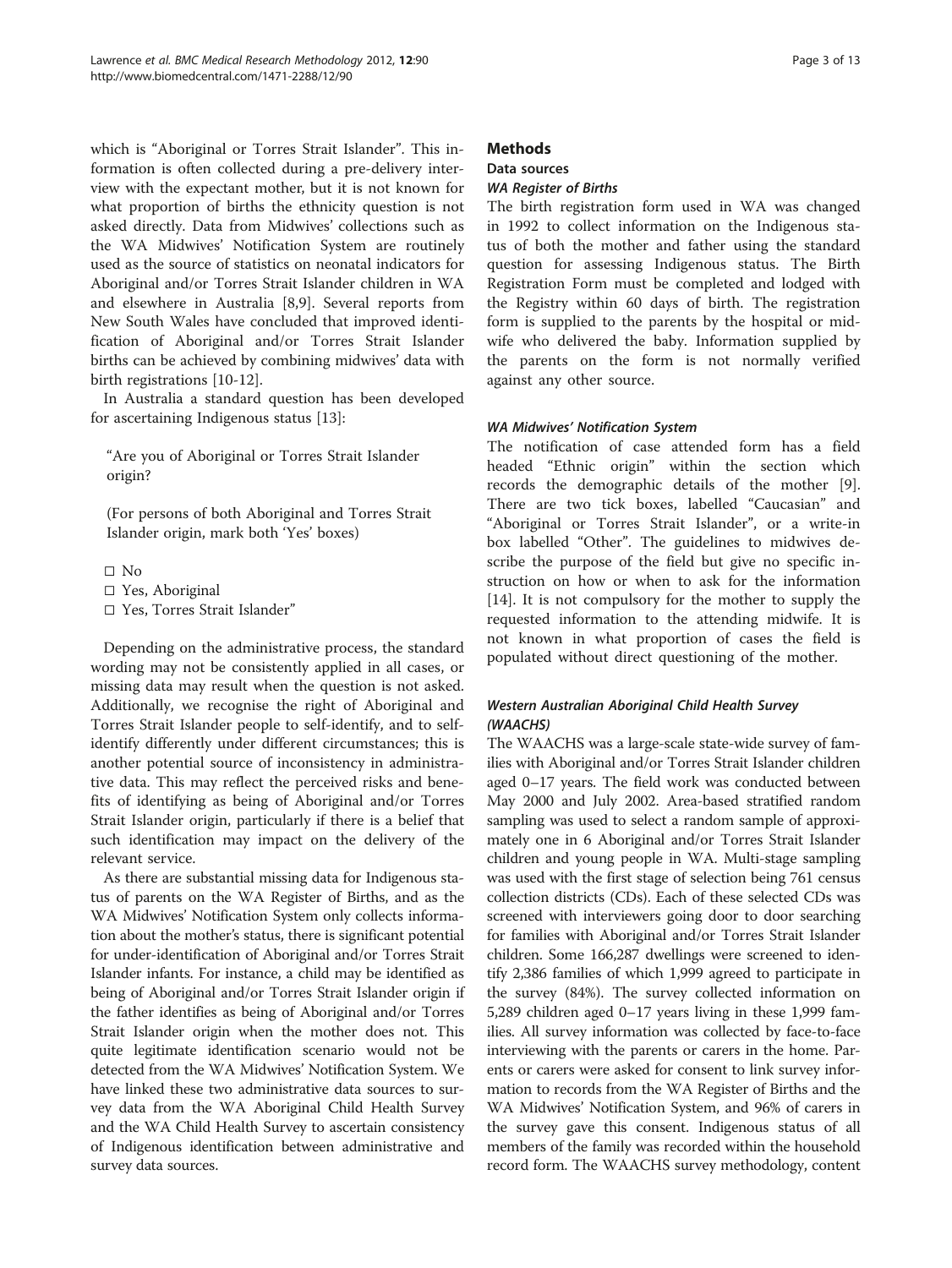and processes have been extensively described in the four volumes of findings published from the survey [\[4](#page-12-0)-[7\]](#page-12-0).

#### WA Child Health Survey

The 1993 Western Australian Child Health Survey (WACHS) was an area-based stratified multi-stage survey of children aged 4–16 years in WA. There were 1,462 participating households including 2,736 children in scope of the survey, representing a response rate of 89%. All parents in the survey gave consent for their child's survey information to be linked to birth and medical records. Full details of the survey methodology have been published elsewhere [\[15](#page-12-0)].

## Aboriginal and/or Torres Strait Islander births

The standard definition of Aboriginal and/or Torres Strait Islander status is based on self-identification. As self-identification is not feasible for infants, Aboriginal and/or Torres Strait Islander status for births is based on the parents' identification of the child. The two administrative data sources considered here, the WA Register of Births and the WA Midwives' Notification System, do not seek to specifically identify the Indigenous status of the child. The WA Register of Births can record the Indigenous status of both parents, while the WA Midwives' Notification System records the Indigenous status of the mother only. As such these collections do not identify births consistently with the standard definition of Indigenous status. However, they are used as the source for time series data on neonatal outcomes for Aboriginal and/or Torres Strait Islander children as they are the key data sets available for producing these statistics.

#### Record linkage

There were 5,289 children included in the WAACHS, and carers gave consent for record linkage in respect of 96% of these children. However, where the child's carer at the time of the survey was not the birth mother of the child we were unable to ascertain the Indigenous status of the child's birth mother during the survey. As both the WA Register of Births and the WA Midwives' Notification System collect the Indigenous status of the mother, we restricted our comparison to those children whose carer at the time of the survey was the child's birth mother. About 4% of children in the survey were born outside of WA and could not be linked to a WA birth registration. After accounting for these exclusions, 3,820 children were linked to their birth record on the WA Midwives' Notification System (Figure 1).

#### Analysis methods

Indigenous status of the mother as recorded on the WA Register of Births, the WA Midwives' Notification System and as identified in the WAACHS were compared for all survey children whose records were linked to the WA Register of Births. In analysing WAACHS data, survey weights were used to estimate the total number of children within categories of Indigenous status of the mother as recorded in the various systems. The 5,289 children in the WAACHS sample were weighted up to 29,800 reflecting the true population of Aboriginal and/ or Torres Strait Islander children aged 0–17 years at the time of the survey.

All of the children participating in the WAACHS were identified as being of Aboriginal and/or Torres Strait Islander origin by their parents or carers. This was the eligibility criterion for selection in the survey. The proportion of WAACHS children who would have been

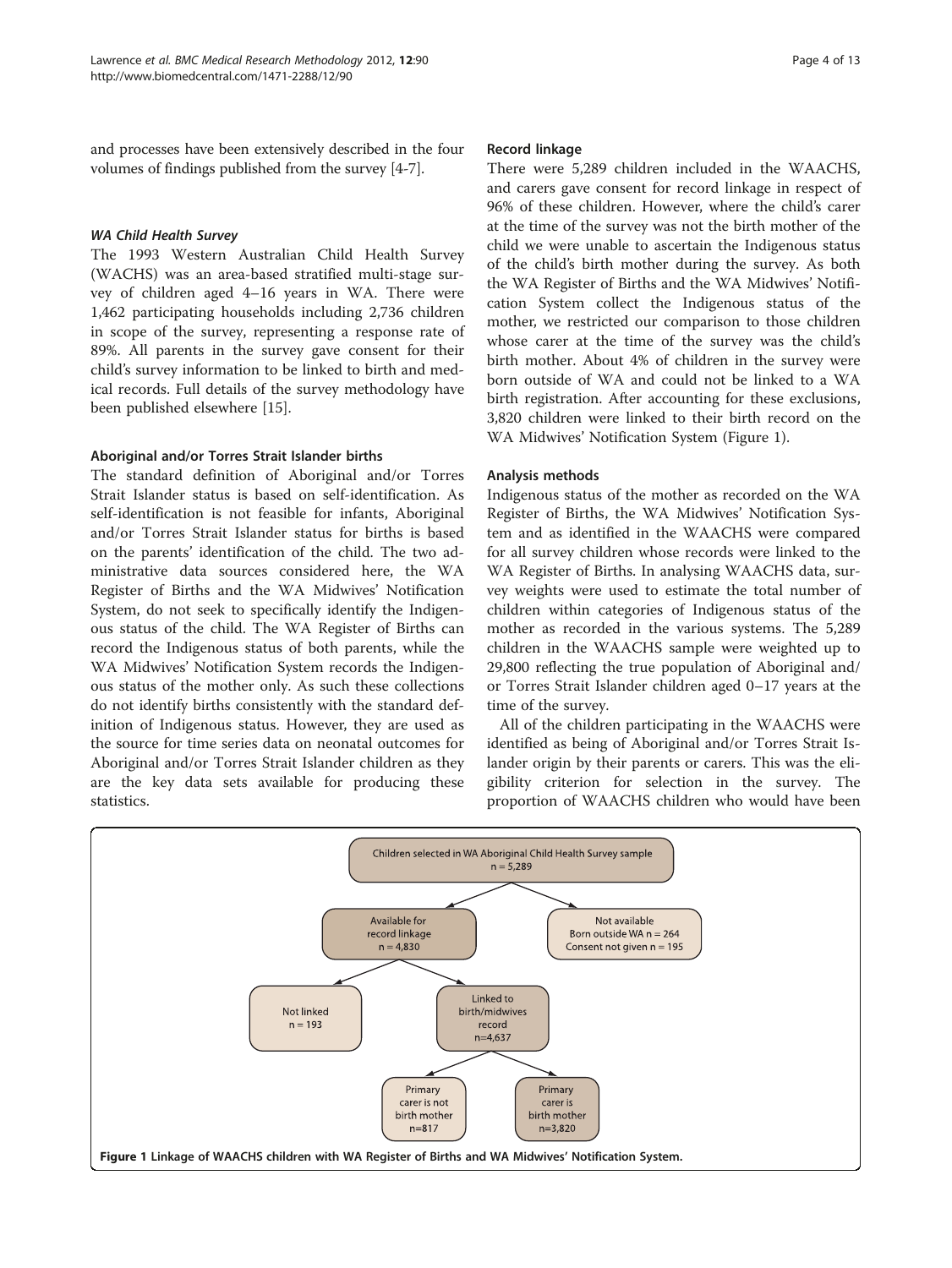identified as being of Aboriginal and/or Torres Strait Islander origin using the parents' Indigenous status on the birth registration form and Midwives' Notification Form were calculated.

We investigated how the proportion of WAACHS children who would not have been identified as being of Aboriginal and/or Torres Strait Islander origin using either the WA Register of Births or the WA Midwives' Notification System varied according to demographic characteristics. Characteristics investigated included: level of relative isolation of residential address, age of mother at time of birth, age and sex of child at time of the survey, family structure, and socio-economic status of Census Collection District of residence. Level of relative isolation was based on the ARIA++ classification developed by the National Key Centre for the Social Application of Geographic Information Systems at Adelaide University. The ARIA++ is an extension of the standard ARIA classification that is more useful for describing the circumstances of Aboriginal people living in remote areas as it includes more service centres, of smaller sizes, in calculating the remoteness scores. Full details of the level of relative isolation classification and its derivation have been published previously [[4\]](#page-12-0). Family structure was assessed in the WAACHS by completing a full household record form and having interviewers draw a family tree for each family. This enabled identification of twoparent families, sole parent families, blended families and a range of extended family types. Full details of this derivation have been published previously [[4\]](#page-12-0). Socioeconomic status was based on a variant of the ABS Index of Relative Socio-Economic Disadvantage that was re-calculated for the survey omitting proportion of Aboriginal and/or Torres Strait Islander persons as a variable in the construction of the index [\[4](#page-12-0)].

We also investigated whether there were systematic differences in health and wellbeing outcomes between WAACHS children who were and weren't able to be identified as being of Aboriginal and/or Torres Strait Islander origin using data from the WA Register of Births or the WA Midwives' Notification System. To compare WAACHS children who were and were not identified as being of Aboriginal and/or Torres Strait Islander origin using these two administrative data sources we used weighted WAACHS survey data to calculate how the proportion of low birth weight babies (< 2500 grams), proportion of low gestational age babies (< 37 weeks gestation), proportion of children living in rented accommodation, and average test scores on two standardised tests from the British Ability Scales [[6\]](#page-12-0) — a test of visual-spatial reasoning and a vocabulary test — varied by consistency of identification between the data sources. Birth weight and gestational age were obtained from the WA Midwives' Notification System, and

proportion of children living in rented accommodation, and test scores were collected in the WAACHS.

#### Adjusting administrative-based time series

We used data from the WAACHS children to fit a logistic regression model to predict the probability of being consistently identified as being of Aboriginal and/or Torres Strait Islander origin from both the WAACHS and the two administrative data sources. Explanatory variables included in the model were restricted to characteristics available on either the WA Register of Births or the WA Midwives' Notification System: level of relative isolation of residential address, maternal age at time of birth, sex of child and marital status and family structure at time of birth of child.

As the WAACHS was specifically a survey of Aboriginal and/or Torres Strait Islander children, linkage to the survey is useful for identifying cases where a child would not be identified as being of Aboriginal and/or Torres Strait Islander origin on either the WA Register of Births or the WA Midwives' Notification System but would be identified as such in the survey. However, to examine the rate of inconsistent identifications in the opposite direction, that is where a child would be identified as being of Aboriginal and/or Torres Strait Islander origin on either the WA Register of Births or the WA Midwives' Notification System but would not be identified as such in a survey, we used data from the 1993 WA Child Health Survey. As the rate of inconsistency in this direction between survey and these administrative sources was very low for children identified as non-Indigenous in the survey, a constant probability was estimated for all children identified as non-Indigenous in the survey.

We applied the results of these models to estimate the probability of each child on the WA Register of Births or the WA Midwives' Notification System data being identified in a survey as being of Aboriginal and/or Torres Strait Islander origin. We then calculated numbers of Aboriginal and/or Torres Strait Islander births in each year by summing these estimated probabilities. Thus the estimated probabilities are used as record weights for producing weighted counts. We also calculated original and adjusted time series of proportion of low birth weight births (< 2500 grams) and proportion of low gestational age births (<37 weeks). The original series were calculated by counting numbers of records per year. The adjusted series were calculated by summing the probabilities assigned to each record of the child being identified as being of Aboriginal and/or Torres Strait Islander origin in a survey. In addition to calculating annual figures, we smoothed the time series using LOESS smoothing [[16](#page-12-0)].

Analysis was undertaken using SAS software. Due to the complex nature of the WAACHS sample design,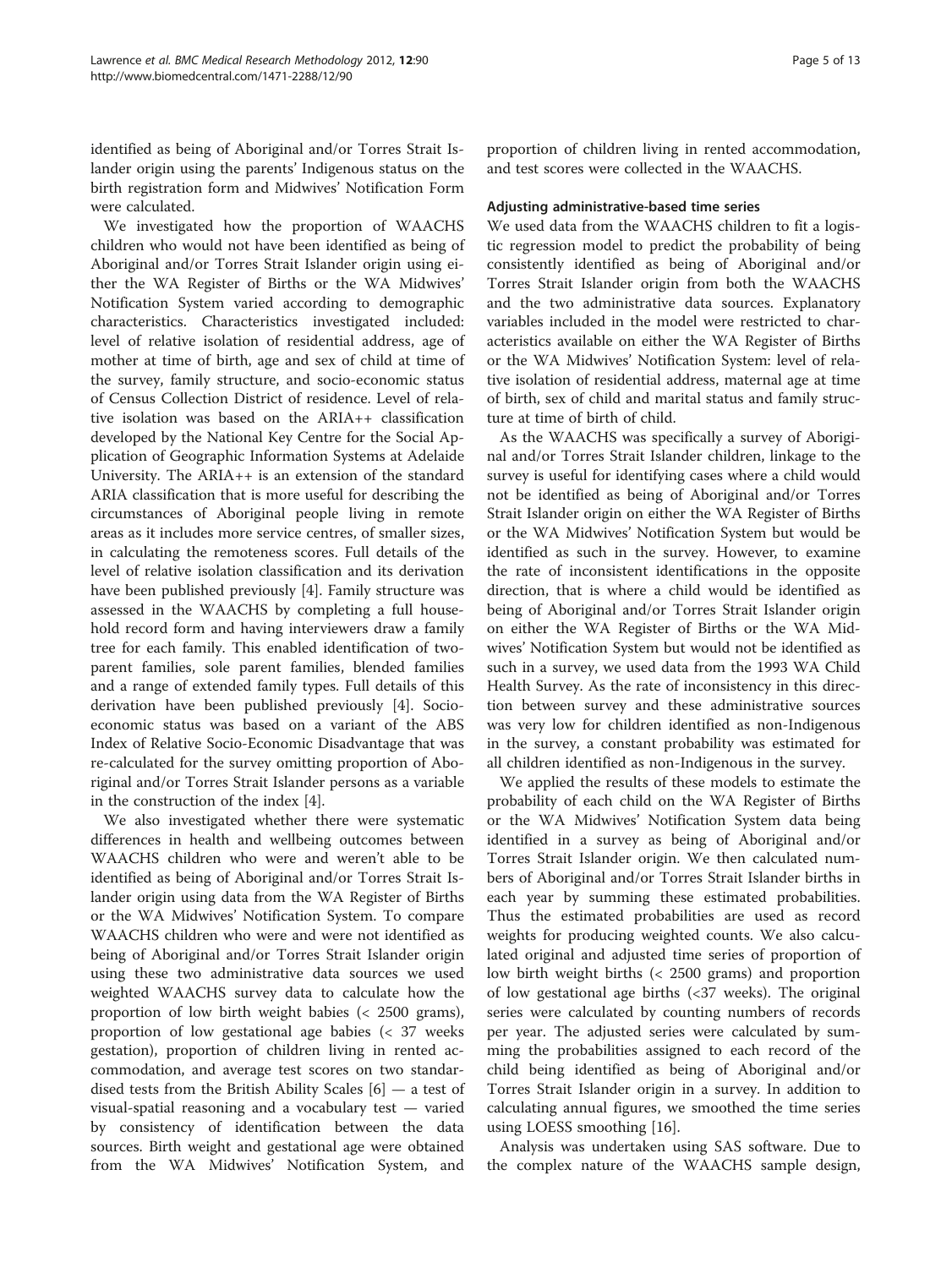which employed stratification and two levels of clustering, standard errors and confidence intervals for survey estimates were calculated using the ultimate cluster method of variance estimation [[17\]](#page-12-0), and regression models were fitted accounting for the sample design using Probability Weighted Iterative Generalised Least Squares [[18\]](#page-12-0) using special purpose SAS routines that were written for the survey. Full details of the estimation methods have been described previously [[4\]](#page-12-0).

#### Ethical approval

The conduct of the WAACHS was approved by the Human Research Ethics Committee at Princess Margaret Hospital, and the Confidentiality of Health Information Committee at the Department of Health, WA. Ethical approval to link the survey data with records from the WA Register of Births and the WA Midwives' Notification System was granted by the Confidentiality of Health Information Committee at the Department of Health, WA.

## **Results**

## Comparison of Indigenous status between the WAACHS and the WA Register of Births and the WA Midwives' Notification System

We compared the reported Indigenous status of the mother in the survey with that reported on the WA Midwives' Notification System, and weighted figures are shown in Table 1. While all children in the survey were identified as being of Aboriginal and/or Torres Strait Islander origin, 15% of birth mothers did not identify as being of Aboriginal and/or Torres Strait Islander origin in the WAACHS, presumably cases where the father was of Aboriginal and/or Torres Strait Islander origin. Additionally for 8.5% of children whose mother identified as being of Aboriginal and/or Torres Strait Islander origin in the survey, the mother was identified as non-Indigenous on the WA Midwives' Notification System. In contrast, less than half a percent of children had a mother who was identified as being of Aboriginal and/or Torres Strait Islander origin in the WA Midwives' the WAACHS.

Some WAACHS children were born prior to 1992, when the WA Register of Births started collecting Indigenous status of parents. Of those born in 1992 or later, the reported Indigenous status of the mother as compared with the WAACHS and the WA Midwives' Notification System is shown in Table [2](#page-6-0) using weighted survey data. There is substantial missing data from the selfreported Birth Registration forms, with 18% of children having the mother's status missing. This proportion did not vary significantly over the period between 1992 and when the WAACHS field work was undertaken in 2000–2001. There was a higher proportion of missing data for father's status on the WA Register of Births. Of 13,700 children, 7,420 had a father recorded as being of Aboriginal and/or Torres Strait Islander origin on the WA Register of Births, 1,710 had a father recorded as non-Indigenous, and 4,570 had father's status not stated (33%). Of these 13,700 children, 8,990 had a mother recorded as being of Aboriginal and/or Torres Strait Islander origin, and an additional 1,590 had a father recorded as being of Aboriginal and/or Torres Strait Islander origin, so in total 77% of WAACHS children had one or both parents recorded as being of Aboriginal and/or Torres Strait Islander origin on the WA Register of Births.

## Characteristics of children who would be identified differently between administrative and survey data sources

We found that there were some systematic differences between children who were identified consistently as being of Aboriginal and/or Torres Strait Islander origin in the WAACHS and the two administrative data sources compared to those who would not be identified as being of Aboriginal and/or Torres Strait Islander origin using only information from the WA Register of Births and the WA Midwives' Notification System. There was a higher proportion of mothers identifying as being of Aboriginal and/or Torres Strait Islander origin

Table 1 Aboriginal and/or Torres Strait Islander children whose carer is their birth mother: Indigenous status of mother as recorded in the WA Midwives' Notification System compared with Indigenous status recorded in the WAACHS: weighted survey estimates, Western Australia (a) (b)

| Indigenous status of mother as<br>recorded in the WAACHS | Indigenous status of mother as recorded in the WA Midwives' Notification System |                |            |              |
|----------------------------------------------------------|---------------------------------------------------------------------------------|----------------|------------|--------------|
|                                                          | Aboriginal and/or Torres Strait Islander                                        | Non-Indigenous | Not stated | <b>Total</b> |
| Aboriginal and/or Torres Strait Islander                 | 16.200                                                                          | 1.810          | 30         | 18,000       |
| Non-Indigenous                                           | 90                                                                              | 2.940          |            | 3.030        |
| Not stated                                               | 130                                                                             | 30             |            | 160          |
| Total                                                    | 16.400                                                                          | 4.780          | 30         | 21,200       |

(a) Estimates are rounded to 3 significant digits. Estimates may not sum to totals due to rounding.

(b) Estimates based on 3,820 WAACHS children whose primary carer was their mother and who were linked to their birth records.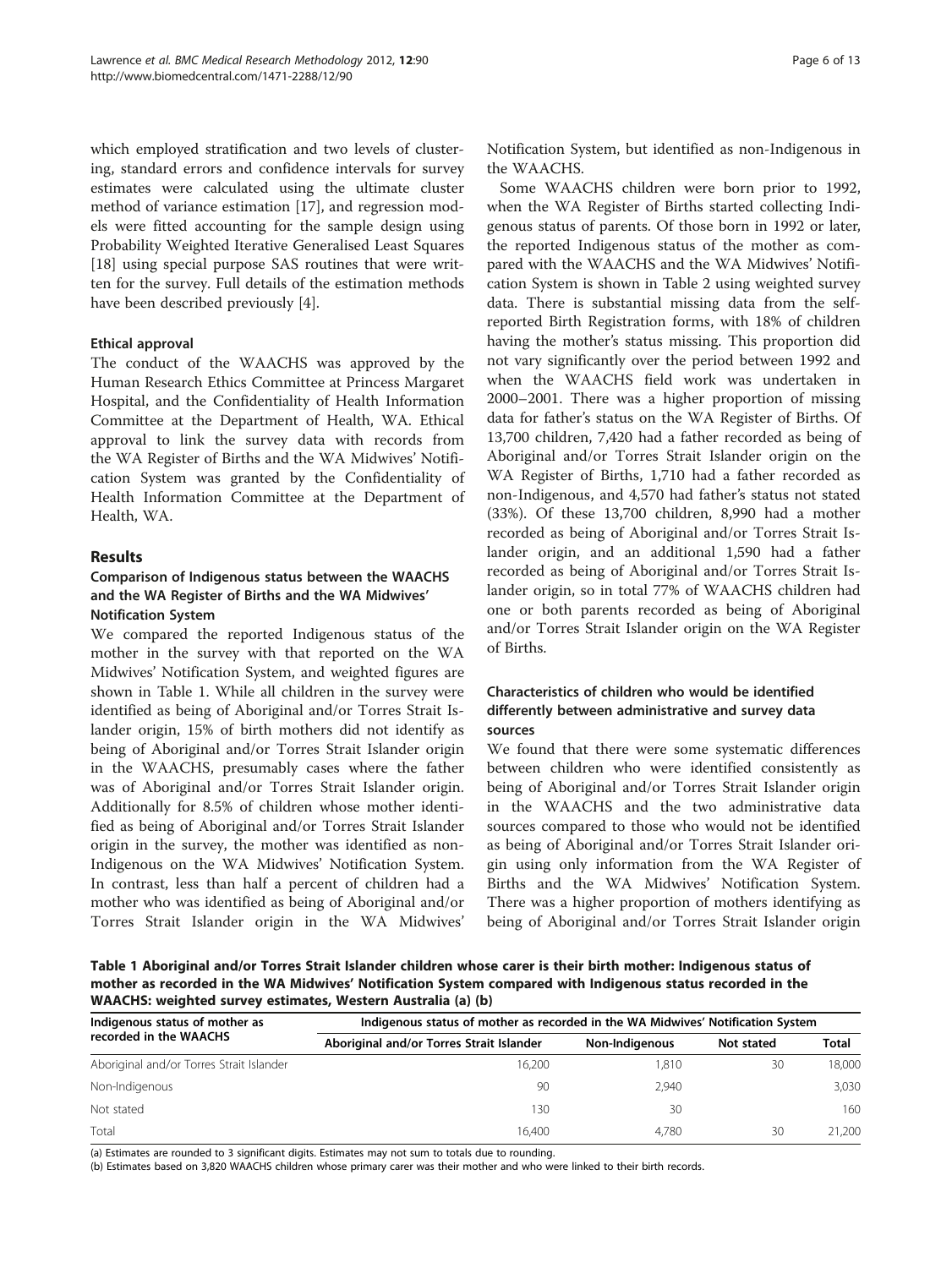<span id="page-6-0"></span>Table 2 Aboriginal and/or Torres Strait Islander children born since 1992 whose carer is their birth mother: Indigenous status of mother as recorded in the WA Register of Births compared with Indigenous status recorded in the WAACHS and Indigenous status recorded in the WA Midwives' Notification System: weighted survey estimates, Western Australia (a) (b)

| Indigenous status of mother as<br>recorded in the WA Register of Births | Indigenous status of mother as recorded in the WAACHS                           |                |            |              |  |
|-------------------------------------------------------------------------|---------------------------------------------------------------------------------|----------------|------------|--------------|--|
|                                                                         | Aboriginal or Torres Strait Islander                                            | Non-Indigenous | Not stated | <b>Total</b> |  |
| Aboriginal or Torres Strait Islander                                    | 8810                                                                            | 130            | 60         | 8990         |  |
| Non-Indigenous                                                          | 460                                                                             | 1700           | 30         | 2190         |  |
| Not stated                                                              | 2230                                                                            | 280            | 10         | 2520         |  |
| Total                                                                   | 11500                                                                           | 2100           | 100        | 13700        |  |
| Indigenous status of mother as                                          | Indigenous status of mother as recorded in the WA Midwives' Notification System |                |            |              |  |
| recorded in the WA Register of Births                                   | Aboriginal or Torres Strait Islander                                            | Non-Indigenous | Not stated | Total        |  |
| Aboriginal or Torres Strait Islander                                    | 8360                                                                            | 600            | 20         | 8990         |  |
| Non-Indigenous                                                          | 200                                                                             | 1900           | 90         | 2190         |  |
| Not stated                                                              | 2060                                                                            | 420            | 40         | 2520         |  |
| Total                                                                   | 10630                                                                           | 2920           | 150        | 13700        |  |

(a) Estimates are rounded to 3 significant digits. Estimates may not sum to totals due to rounding.

(b) Estimates based on 2,286 WAACHS children who were born from 1992 onwards, whose primary carer was their mother and who were linked to their birth records.

## Table 3 Aboriginal and/or Torres Strait Islander children whose carer is their birth mother: Proportion of children by Indigenous status of mother in the WA Midwives' Notification System and WAACHS: weighted survey estimates, Western Australia (a)

|                                                             | Proportion of<br>children (%) (b) | Mother's Indigenous status                                                                                           |                                                                                 |                                                                               |
|-------------------------------------------------------------|-----------------------------------|----------------------------------------------------------------------------------------------------------------------|---------------------------------------------------------------------------------|-------------------------------------------------------------------------------|
|                                                             |                                   | Aboriginal and/or<br><b>Torres Strait Islander in</b><br>both WAACHS<br>and Midwives'<br>Notification System (%) (c) | Aboriginal and/or<br><b>Torres Strait Islander in</b><br>WAACHS only $(\%)$ (c) | Non-Indigenous in<br>both WAACHS and Midwives'<br>Notification System (%) (c) |
| Level of relative isolation-                                |                                   |                                                                                                                      |                                                                                 |                                                                               |
| None                                                        | 36.9                              | 63.1                                                                                                                 | 13.6                                                                            | 23.3                                                                          |
| Low                                                         | 26.3                              | 72.7                                                                                                                 | 9.6                                                                             | 17.7                                                                          |
| Moderate                                                    | 20.5                              | 88.1                                                                                                                 | 3.6                                                                             | 8.3                                                                           |
| High                                                        | 9.2                               | 96.1                                                                                                                 | 1.8                                                                             | 2.1                                                                           |
| Extreme                                                     | 7.1                               | 98.6                                                                                                                 | 0.8                                                                             | 0.6                                                                           |
| Relative socio-economic disadvantage of place of residence- |                                   |                                                                                                                      |                                                                                 |                                                                               |
| Bottom 5%                                                   | 24.2                              | 86.6                                                                                                                 | 6.8                                                                             | 6.7                                                                           |
| 5%-10%                                                      | 12.7                              | 79.9                                                                                                                 | 7.5                                                                             | 12.6                                                                          |
| 10%-25%                                                     | 26.5                              | 74.1                                                                                                                 | 9.6                                                                             | 16.3                                                                          |
| 25%-50%                                                     | 26.9                              | 71.5                                                                                                                 | 8.7                                                                             | 19.9                                                                          |
| Top 50%                                                     | 9.7                               | 65.5                                                                                                                 | 10.9                                                                            | 23.6                                                                          |
| Marital status-                                             |                                   |                                                                                                                      |                                                                                 |                                                                               |
| Married/de facto                                            | 66.5                              | 75.1                                                                                                                 | 9.3                                                                             | 15.6                                                                          |
| Never married                                               | 31.6                              | 79.8                                                                                                                 | 6.7                                                                             | 13.5                                                                          |
| Separated/ divorced/ widowed                                | 1.5                               | 61.6                                                                                                                 | 11.8                                                                            | 26.6                                                                          |
| Not stated                                                  | 0.4                               | 52.3                                                                                                                 | 11.7                                                                            | 36.0                                                                          |

(a) Estimates based on 3,820 WAACHS children whose primary carer was their mother and who were linked to their birth records.

(b) Proportion of children in each category of interest, i.e. column percentages.

(c) Proportion of children by mother's Indigenous status, i.e. row percentages.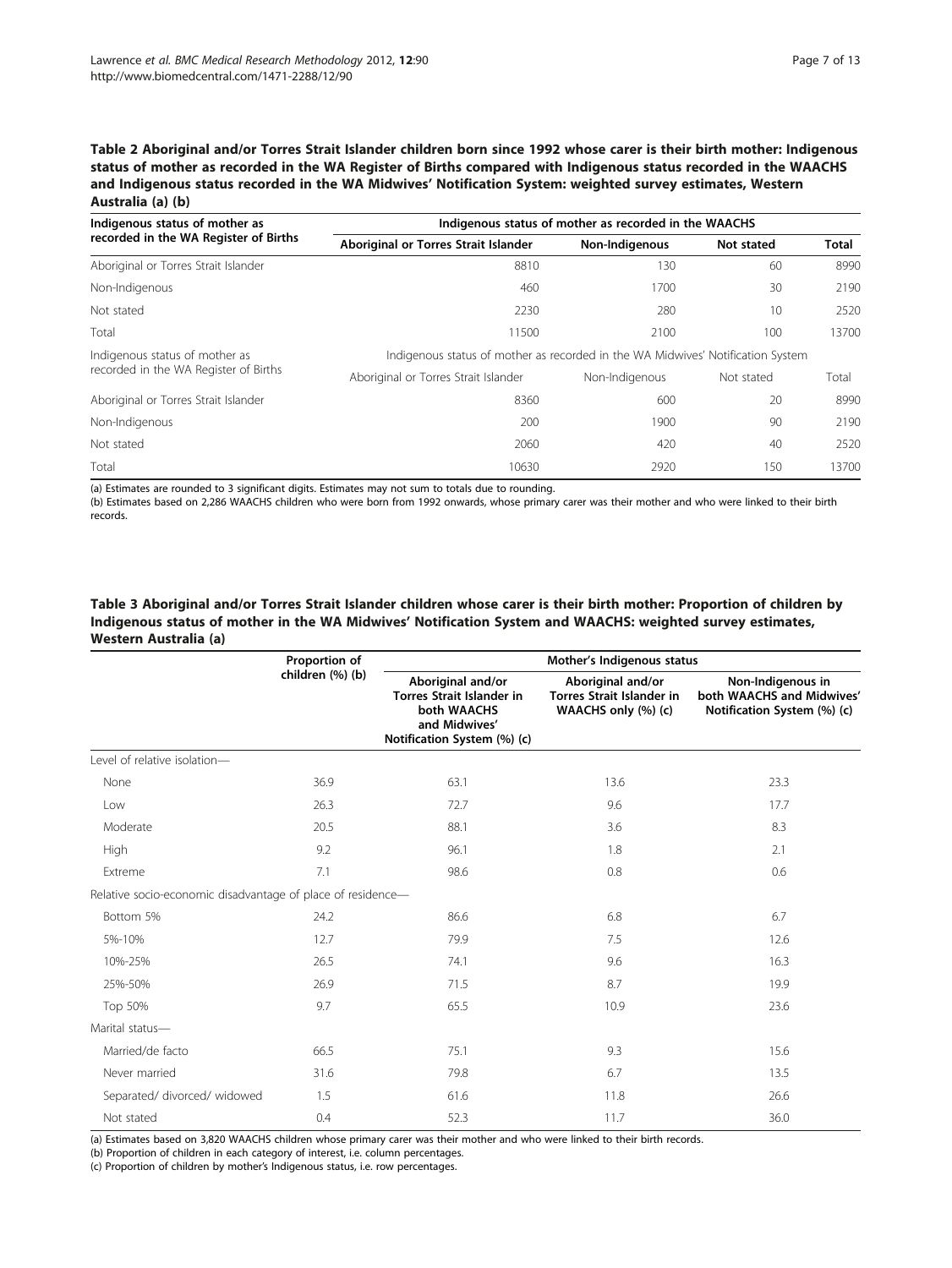in the WAACHS only who were living in areas of no or low relative isolation, and a substantially higher proportion of mothers identifying as non-Indigenous in the WAACHS, the WA Register of Births and the WA Midwives' Notification System living in areas of no or low relative isolation. These latter cases are predominantly where the child is identified as being of Aboriginal and/ or Torres Strait Islander origin because the father identifies as such (Table [3](#page-6-0)).

Table 4 shows the comparison for a selection of health and wellbeing indicators as collected in the WAACHS for children who were consistently identified as being of Aboriginal and/or Torres Strait Islander origin in both the WAACHS and the registers, and those who would be identified as non-Indigenous using only data from the WA Register of Births and the WA Midwives' Notification System. Children who would not be identified as being of Aboriginal and/or Torres Strait Islander origin using data from the two registers only were less likely to live in rented accommodation, had on average only half as many days absent from school in the last school year, and scored higher on both the word definitions test and visual-spatial reasoning tests administered in the survey. Additionally, when looking at neonatal measures for these children, a lower proportion of those who would be identified as non-Indigenous using only information from the WA Register of Births and the WA Midwives' Notification System were born with birth weight less than 2500 grams or at gestational age of less than 37 weeks.

## Inconsistent identification of non-Indigenous children in the 1993 WA child health survey

To estimate the probability that a child would be identified as being of Aboriginal and/or Torres Strait Islander origin from the WA Register of Births and the WA Midwives' Notification system but would not be identified as such in a survey, we went back to the 1993 WA Child Health Survey. Although these data are now somewhat older than the WAACHS data, they are the most current sample of non-Indigenous children for whom Indigenous status has been assessed using face-to-face interviewing via the standard question and which have been linked to the WA Register of Births and the WA Midwives' Notification System. As shown in Table [5](#page-8-0), the proportion of non-Indigenous children as identified in a survey who would be identified as being of Aboriginal and/or Torres Strait Islander origin using these two administrative data sources is very low, around one half of one percent. This is consistent with the rate of which mothers of Aboriginal and/or Torres Strait Islander children who identified as non-Indigenous in the WAACHS were identified as being of Aboriginal and/or Torres Strait Islander origin in the WA Midwives' Notification System.

## Time series of low birth weight and low gestational age babies

Based on data from the 1993 WA Child Health Survey we estimated that the probability of being identified as being of Aboriginal and/or Torres Strait Islander origin

|                                               |                                                                                                           | Mother's Indigenous status                                                  |                                                                              |
|-----------------------------------------------|-----------------------------------------------------------------------------------------------------------|-----------------------------------------------------------------------------|------------------------------------------------------------------------------|
|                                               | Aboriginal and/or<br>Torres Strait Islander in<br>both WAACHS and Midwives'<br><b>Notification System</b> | Aboriginal and/or<br><b>Torres Strait Islander in</b><br><b>WAACHS only</b> | Non-Indigenous in<br>both WAACHS and Midwives'<br><b>Notification System</b> |
| Proportion living in rented accommodation     | 78.5                                                                                                      | 59.4                                                                        | 58.5                                                                         |
| (Per cent (95% CI))                           | $(75.6 - 81.1)$                                                                                           | $(50.7 - 68.2)$                                                             | $(49.2 - 67.9)$                                                              |
| Average number of days absent                 | 43.3                                                                                                      | 22.5                                                                        | 23.5                                                                         |
| from school (95% CI)                          | $(40.2 - 46.3)$                                                                                           | $(18.8 - 26.1)$                                                             | $(19.2 - 27.9)$                                                              |
| Average test scores (centiles (95% CI))-      |                                                                                                           |                                                                             |                                                                              |
| Visual-spatial reasoning                      | 45.8                                                                                                      | 49.7                                                                        | 52.0                                                                         |
|                                               | $(44.7 - 47.0)$                                                                                           | $(47.7 - 51.7)$                                                             | $(49.6 - 54.4)$                                                              |
| Vocabulary                                    | 32.0                                                                                                      | 40.7                                                                        | 38.7                                                                         |
|                                               | $(30.8 - 33.3)$                                                                                           | $(38.4 - 43.0)$                                                             | $(34.5 - 42.8)$                                                              |
| Proportion of low birth weight (<2500 grams)  | 13.3                                                                                                      | 10.5                                                                        | 9.9                                                                          |
|                                               | $(12.0 - 14.6)$                                                                                           | $(7.0 - 14.0)$                                                              | $(7.3 - 12.5)$                                                               |
| Proportion of low gestational age (<37 weeks) | 11.0                                                                                                      | 8.6                                                                         | 7.5                                                                          |
| (Per cent (95% CI))                           | $(9.9 - 12.2)$                                                                                            | $(5.5 - 11.7)$                                                              | $(5.2 - 9.8)$                                                                |

Table 4 Aboriginal and/or Torres Strait Islander children whose carer is their birth mother: Selected outcomes by Indigenous status of mother in the WA Midwives' Notification System and WAACHS, Western Australia (a)

(a) Estimates based on 3,820 WAACHS children whose primary carer was their mother and who were linked to their birth records.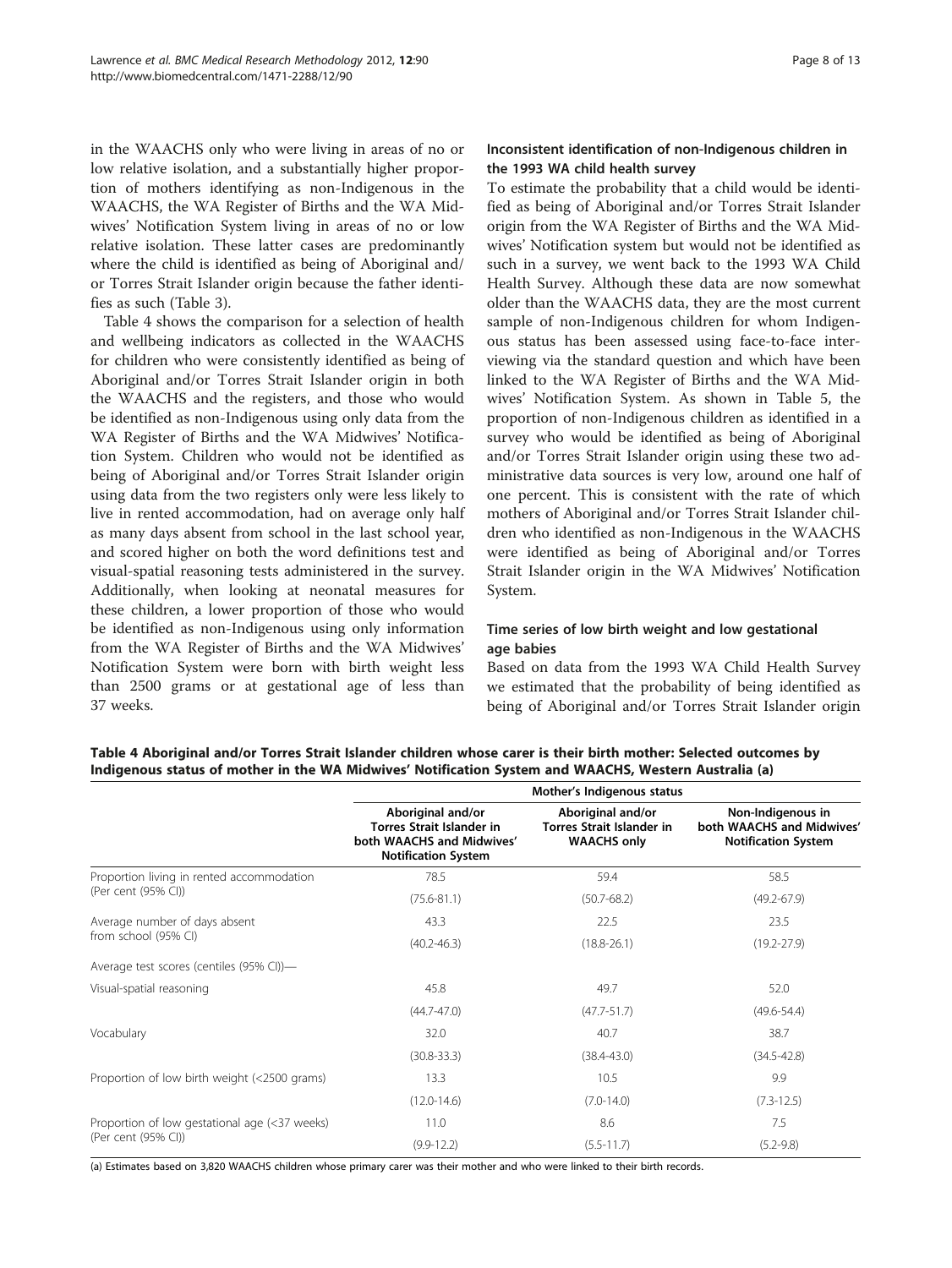| Indigenous status of mother as                | Indigenous status of mother as recorded in the 1993 WA Child Health Survey |                |            |              |
|-----------------------------------------------|----------------------------------------------------------------------------|----------------|------------|--------------|
| recorded in the Midwives' Notification System | Aboriginal and/or Torres Strait Islander                                   | Non-Indigenous | Not stated | <b>Total</b> |
| Aboriginal and/or Torres Strait Islander      |                                                                            |                |            | 49           |
| Non-Indigenous                                |                                                                            | 1.685          | 85         | 1.779        |
| Not stated                                    |                                                                            | 26             |            | 29           |
| Total                                         | 31                                                                         | 1.736          | 90         | 1.857        |

<span id="page-8-0"></span>Table 5 Children whose carer is their birth mother: Indigenous status of mother as recorded in the WA Midwives' Notification System compared with Indigenous status recorded in the 1993 WA Child Health Survey, Western Australia (a)

(a) unweighted sample counts.

on the WA Register of Births or the WA Midwives' Notification System when the child would have been identified as non-Indigenous in a survey was 0.5%, constant for all Aboriginal and/or Torres Strait Islander children on the two registers. We estimated the probability of children being identified as non-Indigenous in the two administrative data sources who would have been identified as being of Aboriginal and/or Torres Strait Islander origin in a survey from the logistic regression model described previously. Original and model-adjusted numbers of births per year are shown in Figure 2. It can be seen that the model adjustment has resulted in an average increase in number of Aboriginal and/or Torres Strait Islander births of around 25% per year. Figure [3](#page-9-0) shows the original and adjusted series for proportion of Aboriginal and/or Torres Strait Islander births that were of low birth weight, and Figure [4](#page-9-0) shows the proportion that were low gestational age. In both cases, the increased number of births in the model adjusted series has resulted in a reduction in the proportion of Aboriginal and/or Torres Strait Islander births with adverse neonatal outcomes.

#### **Discussion**

This study found substantial differences in identification of children between the survey data and the WA Register of Births and the WA Midwives' Notification System. As the identifications in the survey were all made during face-to-face interviewing observing a standard protocol and using the standard question, these figures suggest that identifying Aboriginal and/or Torres Strait Islander births by using the Indigenous status of the mother on the WA Midwives' Notification System would substantially under-identify Aboriginal and/or Torres Strait Islander births, both by missing cases where the father was identified as being of Aboriginal and/or Torres Strait Islander origin and the mother was not, and cases where the mother's identification differed between the WA Midwives' Notification System and the survey. Only 77% of the WAACHS children would have been identified as Aboriginal and/or Torres Strait Islander births using the mother's reported status on the WA Midwives' Notification System. Use of this field is the standard practice for deriving statistics on Aboriginal and/or Torres Strait Islander births in WA.

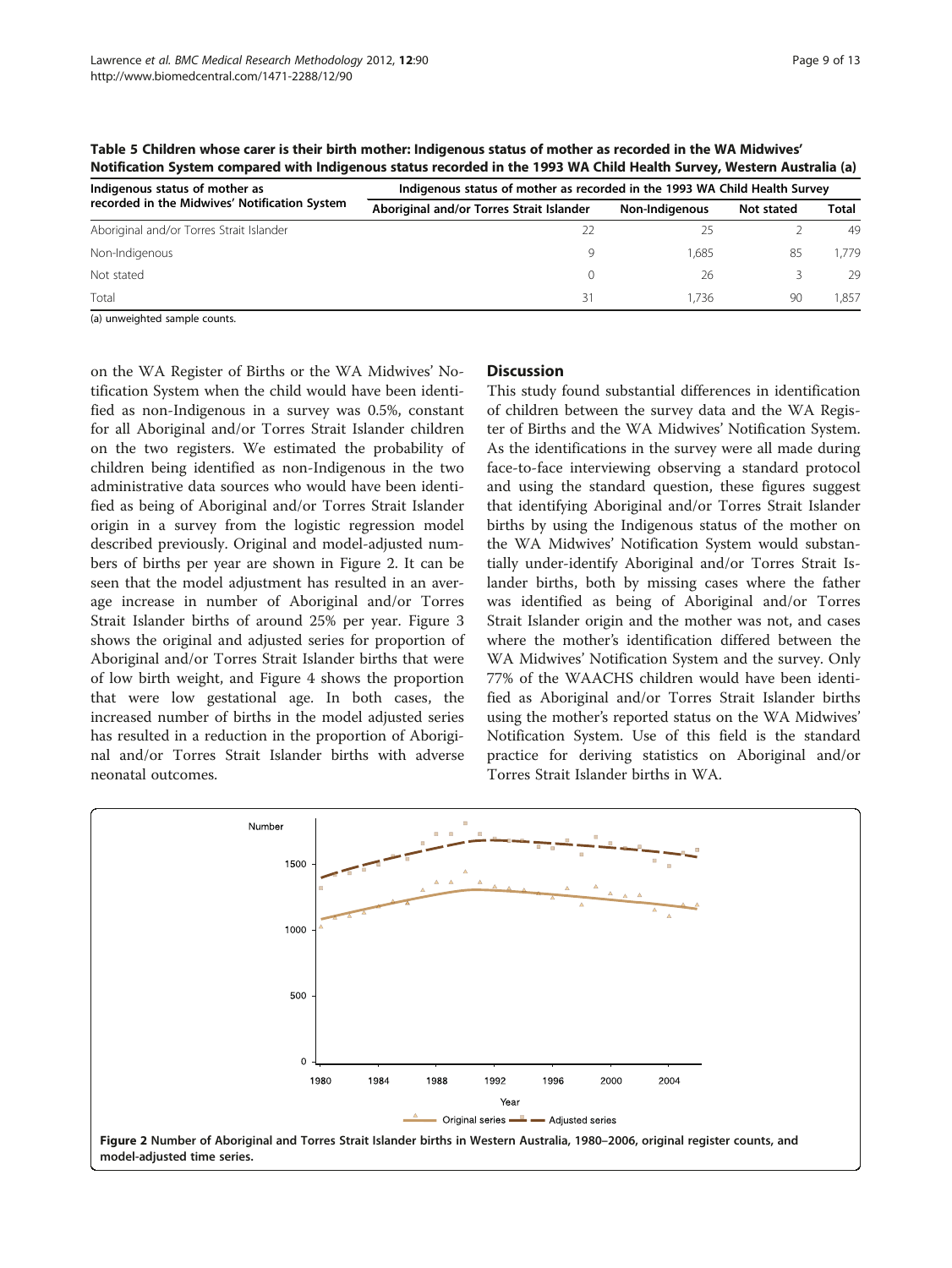<span id="page-9-0"></span>

The process described in this paper for evaluating the consistency between identification of Indigenous status between a survey and an administrative data source can potentially be used for other demographic items collected in administrative data. For instance, sociodemographic indicators such as educational attainment, employment and occupation are collected in many administrative data sets. However, they are often not directly relevant to the administrative process, and are often of poor quality with substantial amounts of missing data. With the rapid expansion of the use of record linkage methodologies for undertaking research, validating the quality of fields such as these, with the potential to adjust analyses for observable patterns in inconsistent and under-recording has the potential to increase the quality of research undertaken using administrative data.

Other methods have been suggested for improving the quality of Indigenous identification in administrative data sets. The use of probabilistic record linkage to combine information from multiple data sets allows for the development of algorithmic approaches for filling in missing data on one data set with information from other data sets [\[19,20](#page-12-0)], or calculating a best practice

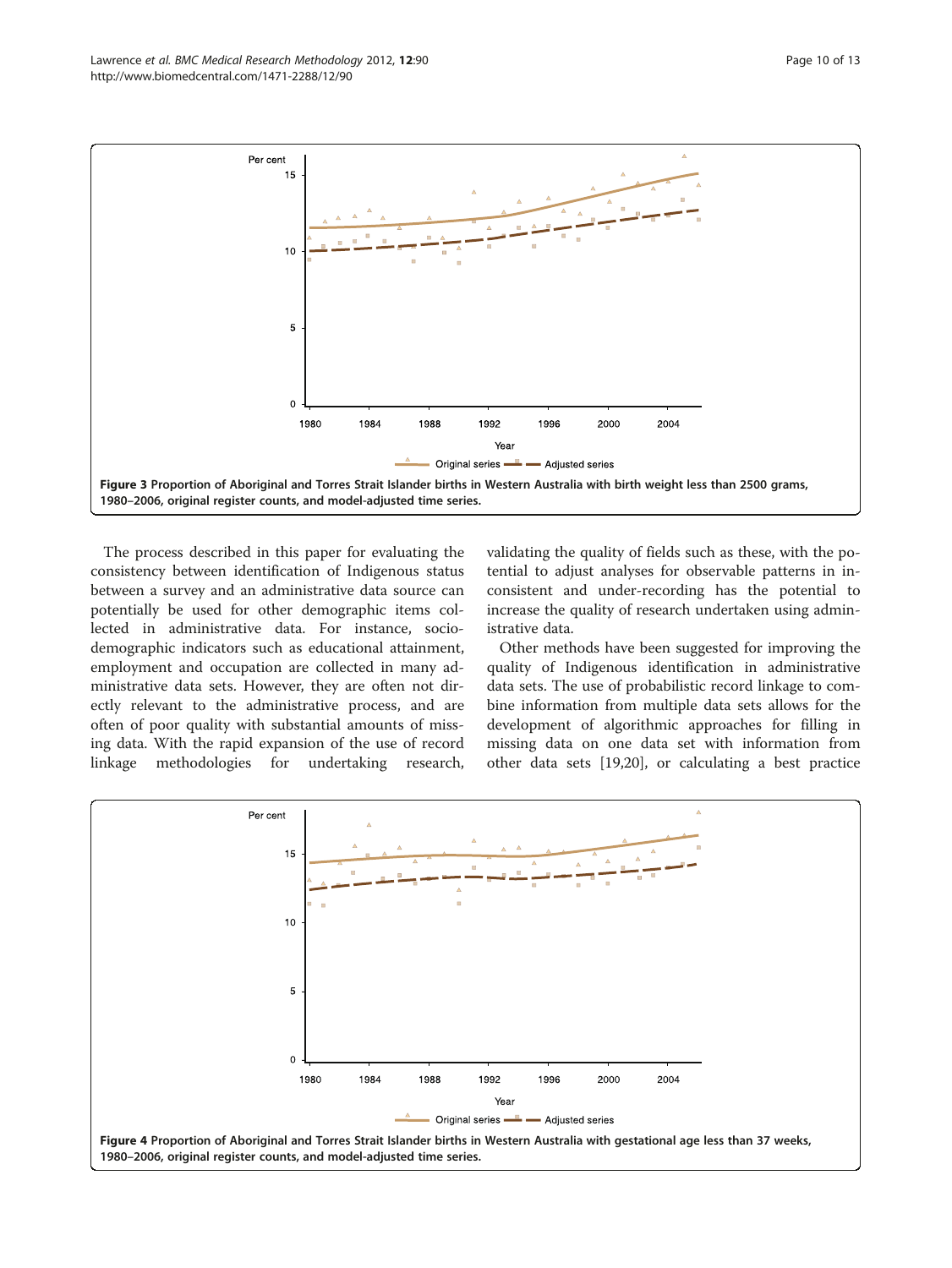indicator maximising available information across multiple data sets. Several studies have identified that underidentification of Aboriginal and Torres Strait Islander peoples in administrative data sets is non-randomly distributed, and methods to improve Indigenous identification in administrative data can result in both changes of counts of records, and changes in averages and other statistics derived from these records [[21](#page-12-0)-[24\]](#page-12-0).

Identification of Aboriginal and/or Torres Strait Islander births directly from the WA Register of Births and the WA Midwives' Notification System information in WA is not straight-forward. Relying on administrative data alone identifies substantially fewer Aboriginal and/ or Torres Strait Islander births than is likely to be the case if parents were asked to directly identify the status of the child at the time of the birth. This is due to the significant proportion of missing Indigenous status for parents as recorded on the birth registration forms, and that the Midwives' Notification Forms only record ethnicity of the mother, and even among the mothers not completely. Neither the WA Register of Births nor the WA Midwives' Notification System is designed to identify the Indigenous status of infants. Both systems set out to record the status of one or both parents. However, it is common practice in the analysis of data from the WA Register of Births and the WA Midwives' Notification System to derive the Indigenous status of the baby from the Indigenous status of the mother. This linkage study has shown that this practice will identify up to 25% fewer births as being of Aboriginal and/or Torres Strait Islander origin than otherwise might be the case.

However, the differences in identification status between the two systems are not randomly distributed. Children who are identified as being of Aboriginal and/ or Torres Strait Islander origin consistently in both data sources were more likely to live in a regional, rural or remote area, more likely to live in areas of relative socioeconomic disadvantage and were more likely to have worse outcomes on a range of measures of wellbeing. As a result, increasing the level of identification of Aboriginal and/or Torres Strait Islander births in the administrative birth data results in lower estimates of the proportion of low birth weight and low gestational age babies.

Applying the modelling approach used here results in lower overall prevalence estimates for poor neonatal outcomes, but the overall pattern among the time series is essentially preserved. This suggests that this approach could be useful in producing indicators designed to measure progress in closing gaps in Indigenous disadvantage. An alternative approach that has been used in other studies [[19](#page-12-0),[20](#page-12-0),[25,26](#page-12-0)] is to link the administrative data source of interest to other administrative data

sources which also include Indigenous status, and then use an algorithm to derive Indigenous status from combined data. This method has been used successfully, particularly in relation to improving the quality of mortality data [\[20,26](#page-12-0)]. It could potentially be used for birth data as well, if the data were being analysed sufficiently retrospectively for there to be sufficient time to have elapsed that the children would have had contact with other services where Indigenous status were collected.

The fact that children with consistent identification across both data sources have on average worse outcomes on all wellbeing measures used in this study reflects the fact that there is no single gap in wellbeing between Aboriginal and Torres Strait Islander peoples and non-Indigenous peoples. There are gradients in wellbeing outcomes among Aboriginal and Torres Strait Islander populations, as there are among non-Indigenous populations, by remoteness and by many other factors [\[4](#page-12-0)-[7\]](#page-12-0). While the Closing the Gap indicators are useful aggregate measures to assess progress in meeting national goals, it is important that progress is not seen to be made solely by improving the way in which Aboriginal and Torres Strait Islander people are identified in source data sets, particularly if those improvements are driven by the inclusion of Aboriginal and/or Torres Strait Islander persons with clearly different socio-demographic profiles.

Where there are gradients in outcomes among Aboriginal and Torres Strait Islander people, studies should continue to be undertaken to measure and report on these differences. Progress in meeting national Closing the Gap targets will not necessarily mean that all Aboriginal and Torres Strait Islander people benefit equally from the improvements that are being made.

Indigenous status is determined by self-identification. Apart from differences in how or if the information is asked in a standard way, people may choose to identify differently in different situations, reflecting differing levels of cultural safety and appropriateness, and the perceived benefits or consequences of identifying as being of Aboriginal and/or Torres Strait Islander origin in each situation [\[24](#page-12-0)].

Standardising the process for collecting demographic data in administrative data collections can be difficult if data collection is part of the routine activity of an organisation and that activity itself varies in context between different operational centres. Smaller district and regional hospitals have different case loads and case mixes compared with facilities in the metropolitan area where there are several large facilities dedicated to the delivery of newborns. Smaller centres, particularly in remote areas, may also employ staff in differing roles, including community liaison roles which may result in greater likelihood of expectant mothers being known to staff.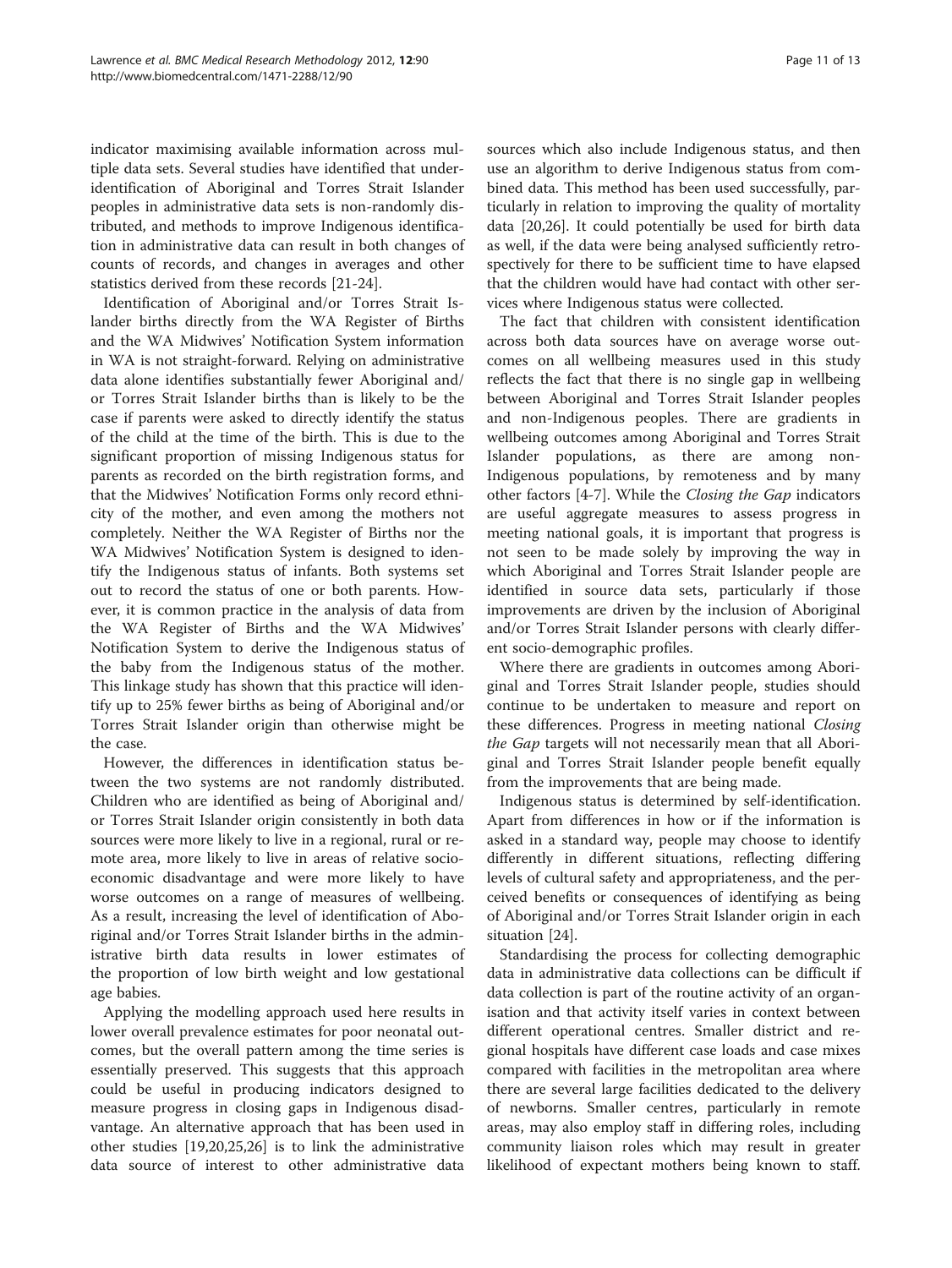The proportion of the population that identifies as being of Aboriginal and/or Torres Strait Islander origin is larger in more remote areas, which may also affect the perceived relevance of asking for this information in administrative contexts. In settings where the number of mothers who identify as being of Aboriginal and/or Torres Strait Islander origin is very low, there may be less motivation for staff to take care with the collection of this data. The physical appearance of individuals could also affect administrative data collection, with staff possibly making inferences based on appearance, especially if they are uncomfortable asking the question.

The approach used here to validate the identification of Indigenous status using survey data is useful in quantifying overall trends and patterns in differences in identification. There was substantial under-identification of Aboriginal and/or Torres Strait Islander births just using information from the WA Register of Births and the WA Midwives' Notification System, and this was particularly so for infants with a non-Indigenous mother and an Aboriginal and/or Torres Strait Islander father, and was also more common in less isolated areas. While this is useful information in understanding and interpreting data derived directly from administrative data sources, the method of estimating probability of identification in survey conditions is not specific enough to be able to accurately identify individual records where identification would have been different between survey and administrative sources. Thus the adjustments to the time series derived from the administrative sources based on using these probability weights should be considered as an aggregate adjustment to the time series. The technique is not sufficient in and of itself to identify all births for children who would be expected to subsequently identify as being of Aboriginal and/or Torres Strait Islander if a survey was conducted. Thus this approach is not appropriate if the end goal of a project is to analyse associations between Indigenous status and other outcomes at an individual level, such as via regression modelling using birth weight or gestational age as an outcome variable.

This study has some limitations. Patterns of Indigenous identification may change over time. Several studies investigating the quality of ascertainment of Indigenous status have reported that practices have improved over time in several registers [[22-24](#page-12-0)]. However, no information is available as to how practices may have changed over time in respect of the WA Register of Births and the WA Midwives' Notification System. If patterns change over time, since the WAACHS data was collected, the model used in this approach would be unable to reflect those changes.

Participation in the WAACHS was obviously limited to children who were alive at the time of the survey. As low birth weight and low gestational age babies may be at more risk of premature death it is possible that the exclusion of any chance of a second ascertainment of the Indigenous status of children who died prior to the survey could affect the results of our model. While premature mortality is significantly higher among Aboriginal and/or Torres Strait Islander babies and children [[25\]](#page-12-0), the small proportion of children who die at a young age suggests this is unlikely to have a major impact on the model fitted to these data.

The explanatory variables used in the models fitted to the data in this study were limited to those variables that are available on the administrative data sources, and thus available for use in calculating probability of identification in a survey setting. There may well be other factors that are relevant to describing the differences between those children who are identified consistently between the two sources and those who are not, which could not be captured in these data.

## Conclusions

Using mother's status from the WA Midwives' Notification System is standard practice for deriving statistics on Aboriginal and/or Torres Strait Islander births in WA. Compared with WAACHS data, this not only identifies substantially fewer Aboriginal and/or Torres Strait Islander births, but misses identifying births with systematically different characteristics. Births of children identified as being of Aboriginal and/or Torres Strait Islander origin in the WAACHS only were more likely to be living in urban areas, in less disadvantaged areas, and to have only one parent who identifies as being of Aboriginal and/or Torres Strait Islander origin, particularly the father. They were also more likely to have better health and wellbeing outcomes. Applying an adjustment model based on the survey data increased the estimated number of Aboriginal and/or Torres Strait Islander births in WA by around 25%, however this increase was accompanied by lower overall proportions of low birth weight and low gestational age babies.

Record linkage of survey data to administrative data can be a useful technique both to assess the quality of information recorded in administrative data systems, and as a means to improve the quality of statistics derived from administrative data sets. While this technique has been applied to the question of identifying Aboriginal and/or Torres Strait Islander births in birth records in WA, it has applicability to a wider range of demographic data recorded in administrative data sets. The conduct of population surveys and the linkage of administrative and survey data has the potential to significantly improve the quality of research based on linked administrative data sets.